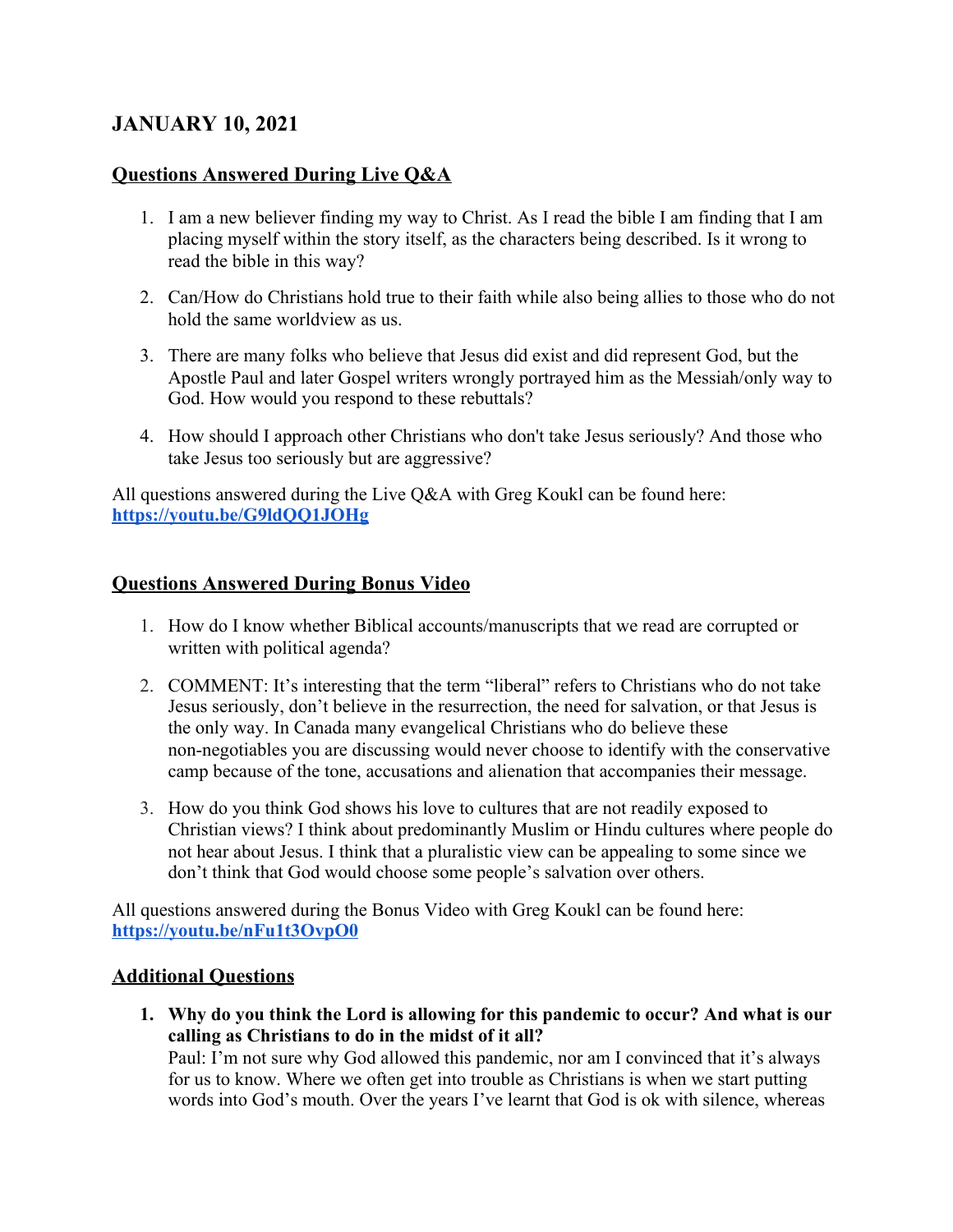I'm not. What I do know is that God is using the pandemic to refine his church and to grow our faith, hope and love. Which is what God is always about in our lives. So what can we do in the midst of this pandemic? Pray, worship, meditate on his Word, give, serve, share and point people to Jesus.

Ryan: Paul's answer is the short answer. If you have time here is a very long answer. <https://www.youtube.com/watch?v=5GaVkkp3SVc>

#### **2. Do you think King Solomon went to heaven?**

Ryan: I'm not really comfortable making a call regarding who goes to heaven and who does not. This ultimately is not for us to know or decide. It sounds as though you might be wondering if Solomon could go to heaven with so much disbelief (Ecclesiastes) and sexual addiction in his life (1 Kings 11:1). Yes. No one is too far gone for the grace of God. It just depends if he really repented of his sin and had faith in God. There is some evidence through Proverbs (which he wrote segments of) to indicate a genuine faith in God later in his life. I do not condone Solomon's actions (especially to have a harem of wives!) but we need to humbly remember we are all battling sin. It is too difficult for us to know what is in the heart that God can fully see (1 Sam. 16:7).

#### **3. Why did God create the devil? God knew that the angel would fall and cause suffering to many, still God allowed this to happen. Free will doesn't seem to answer this if the choice is either follow God and be saved by accepting Jesus' sacrifice or perish in the eternal fire?**

Chris: My kids have restitution consequences. If they "sin" against their brother they must have a time out and sit at the Board which has the consequences on it. They must explain their actions and what they were thinking and feeling. Then the party which was offended gets to choose the consequences which are acts of restitution. Those things are things like "play a game with the objective to lose to the injured party" or "help clean his room." One day one boy was being particularly annoying and poking his little brother. The little brother looked at the restitution board, looked at his brother, looked at the board, punched his brother and then walked himself over to the board. He is my son for a reason! I would be miserable if I had nothing but "good" choices. I needed to sample consequences and poor choices in order to sincerely want to make the "right" choice later on.

Would God have the opportunity to develop our character if we didn't have the opportunity to make poor decisions?

Allowing us free will with genuine consequences allows us to wake up and see the devastating consequences of sin and choose better. But without the contrast, would we all genuinely choose good? Or would a lingering desire to punch our brother exist? Or is there an alternative universe in which God could contrive only situations in which we never met with temptation?

I have kids. I am going to be honest here, when it comes to my kids the world could be full of a million of the exact same candy, sooner or later my kids will want the one their brother has. Satan isn't anything special. He was just the first to betray God's trust and so he is the most experienced at evil.

I wondered about the story of Adam and Eve and the Fall for a long time and finally arrived at the conclusion that it is a story about relationship. God tells us what is needed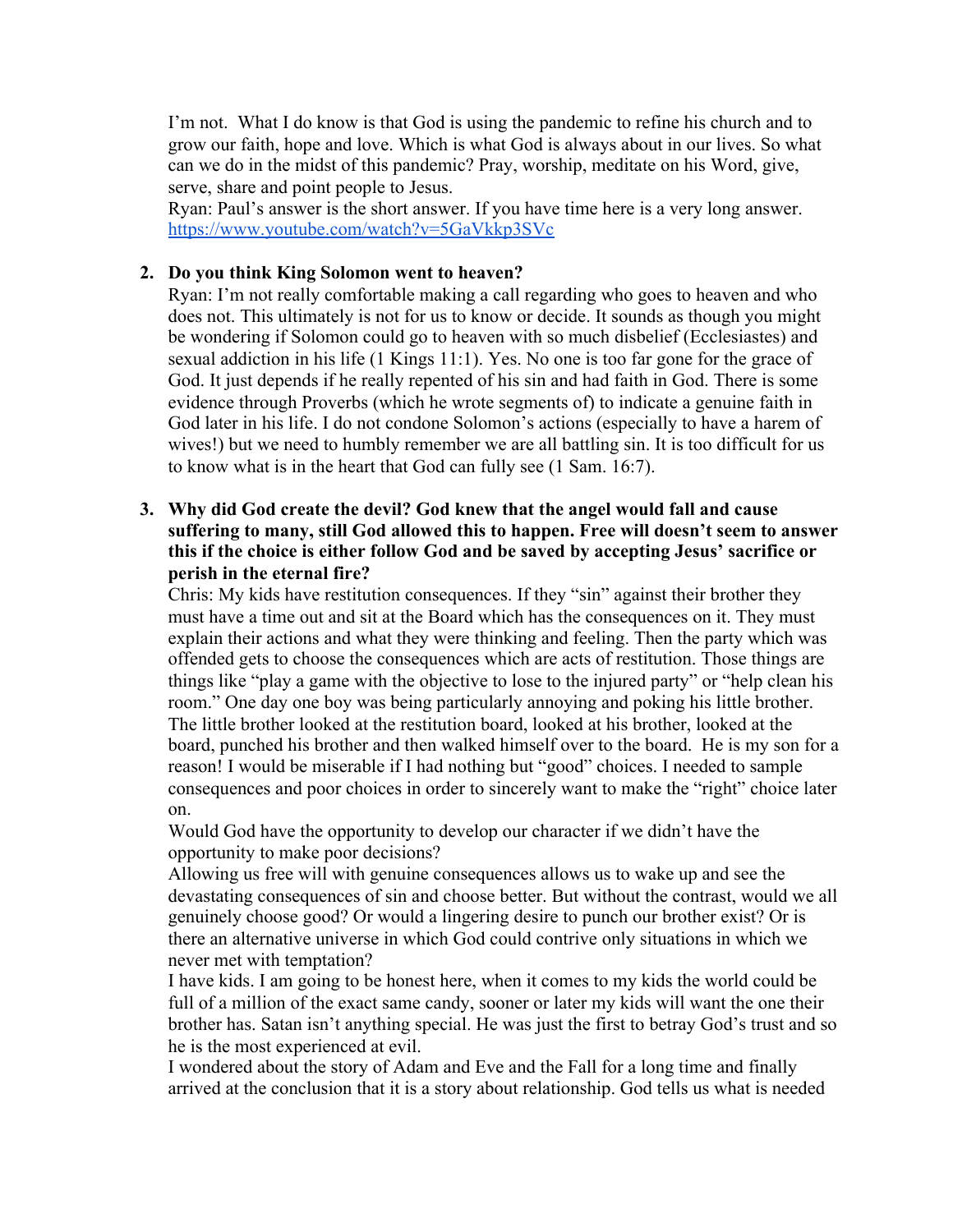for a genuine relationship with him, namely: trust. We cannot have a genuine relationship with someone without giving them the opportunity to be trusted. God gave us the tree, and a simple rule. This rule was God's boundary. Boundaries are healthy and good and even God had them. That God had a boundary also shows God put Himself in a position to be betrayed, a position of vulnerability. He evened the playing field with us relationally and made us His equal in this act. God reveals that his own nature is tied up in being unconditionally respectful of our choices, and putting Himself in a position of being vulnerable with us. If God constantly moved us in and out of situations so as we were never experienced the opportunity to make (and want to make) a poor choice, *we would never experience the character development to desire good over evil and we would never be in a position of vulnerability*. Without the character of wanting what is genuinely good, and subsequent willingness to be vulnerable, we would never experience genuine love. We would be nothing but pets. Personally I don't want to be a pet. I understand that I have an evil heart by nature and a perverse desire to know what all the options are, not just the good ones. But through the grace of God I am on a path which desires to be less like me and more like Jesus.

**4. Jesus was the ultimate example of fulfilling the law, which included caring for the poor, sick and widows. While it's important to hold on to the deity and resurrection of Jesus, letting go of his example of how to live seems just as foolish.Do you believe Jesus' action to the physically poor were only symbolic to emphasize the spiritually poor? Or that he genuinely meant that the physically poor should be cared for as well?**

Ryan: This is not Greg Koukl writing. Unfortunately we do not have the space to ask him this great question! I will speak to it from my perspective as best I am able to though! I really appreciate how deeply you were reflecting on this.

I do not think Greg was advocating that we let go of *the way* Christ lived as *an example.* I believe he was trying to state that Christ needs to be *more* than example, he needs to be our Saviour. Unfortunately people can take a reductionist view of the Gospel: Jesus came to show us the way to live our lives. This message is popular in our culture today, and it is true, but it's not *the whole truth.* Greg was trying to emphasize an often understated point, that is: in addition to showing us *how* to live Jesus actually *delivers us* from our sin (our very failure to live this way) so that we are actually able to begin living up to these very high standards!

From my point of view Jesus showed us the way to live, but that way to live is impossible. Who can really live their life without hating someone in the heart? Looking lustfully? Never being judgmental? Never implicitly feeding into oppression? Jesus needs to be more than an example. He needs to deliver us from these failures so that we can actually begin, through his power at work in us, to pursue this high calling. I believe that there was often spiritual and literal meaning to Jesus' actions. So when

Jesus heals lepers he literally heals them but leprosy is also a metaphor for our sin condition. Likewise, Jesus bringing good news to impoverished people is also a spiritual metaphor that when we become poor in spirit (humble) Jesus meets us. To say that something has a broader meaning is not cancelling out the other, specific meaning. So in a nutshell: it's not an either-or situation. It's a both-and. But what needs to come first is Jesus as Messiah/Rescuer. Putting "Jesus as Example" first is just another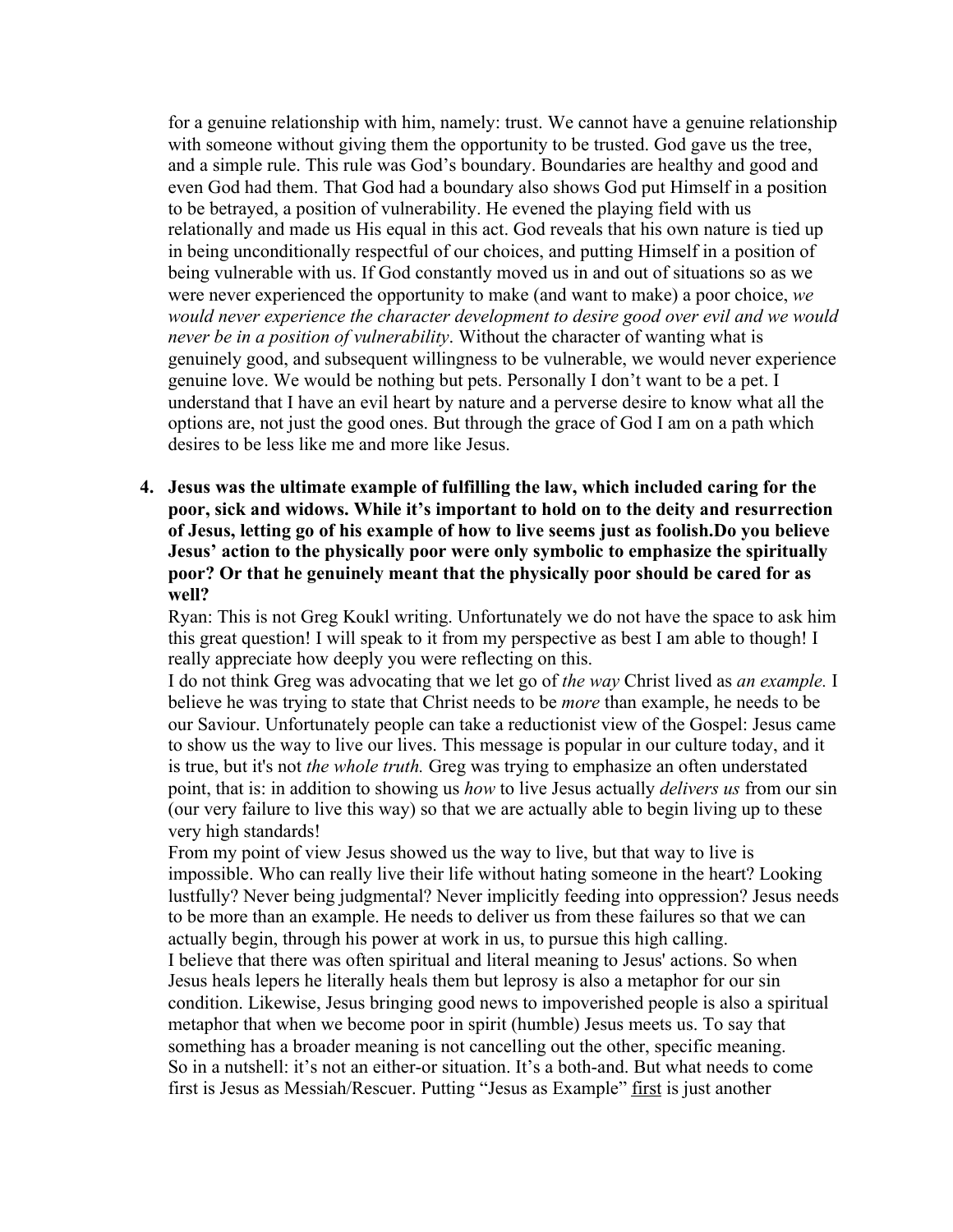works-based religion.

Paul: To be clear, Greg never said that caring for the poor, widow, stranger, etc is not important or merely symbolic. Greg pointed out that these themes and their importance is found throughout Scripture. The point Greg was making was that "Jesus didn't die because of what he taught but because of who he claimed to be: God." Taking Jesus' teaching/example without accepting his Deity (Godhood) is not taking Jesus seriously.

### **5. What about Luke 4:16-21? (In reference to Jan 10, "Taking Jesus seriously.")**

Ryan: Please see answers to question #4 and question #12 in addition to Greg Koukl's bonus video where he answers more questions.

As for the passage you cite, I believe you were referencing it because in it Jesus claims to come for the poor, the prisoner, the blind, and the oppressed. Indeed, Jesus did come for the disinherited and the marginalized! But this is not the totality of his mission (see Question 12). The "poor, prisoner, blind, and oppressed" also has a second meaning referring to spiritual poverty, bondage and enslavement to sin, and being blind to the truth (see Question 4). As Christians we are saved *by and through* Jesus (and we cannot sideline this) so that we can begin living out his example which includes matters of justice. Hope this helps!

### **6. Can you explain why Jesus was Baptised and its importance and controversy when it happened.**

Ryan: [This TGC article](https://www.thegospelcoalition.org/article/jesus-need-baptized/) explains it better than I can. In short: Jesus himself states why he was baptized in Matthew 3:15, "Let it be so now; it is proper for us to do this to fulfill all righteousness." Jesus is fulfilling his role as the obedient Son of God by practicing the required righteousness, Baptism.

### **7. How can I receive and practice the gifts of the Holy Spirit during these chaotic times?**

Ryan: The same way you would before Covid-19! God generously gives the Holy Spirit as a gift to those who come to know him through Jesus. Luke 11:5-13 is a beautiful parable about the generosity of God. He is not holding onto or keeping the Spirit back from you. If you know Jesus you have the Holy Spirit. Through the Spirit we are given special gifts (supernatural talents) in order to serve the Church (Ephesians 4:11-12, 1 Cor. 12). Those are already within you, pandemic or not. They may be laying dormant because you are not practicing or utilizing them (yes, you get rusty) but they haven't left you because the Spirit hasn't left you. So how do you receive the gifts? By accepting and knowing Jesus. How do you practice them? Look for opportunities to utilize the supernatural gifts you have even with church and ministry closures. Some gifts may look different during Covid-19, you just need to get creative. For example, I do not get to teach as much as I usually do, so I am teaching through writing more, kind of like I am doing right here right now.

**8. How can I grow as a Christian in the midst of this pandemic? How to gain strength to follow Jesus and do his call?**

Ryan: I would recommend a few things. First, take advantage of what your local church offers in terms of worship services. Hebrews 10:25 warns us not to "forsake assembling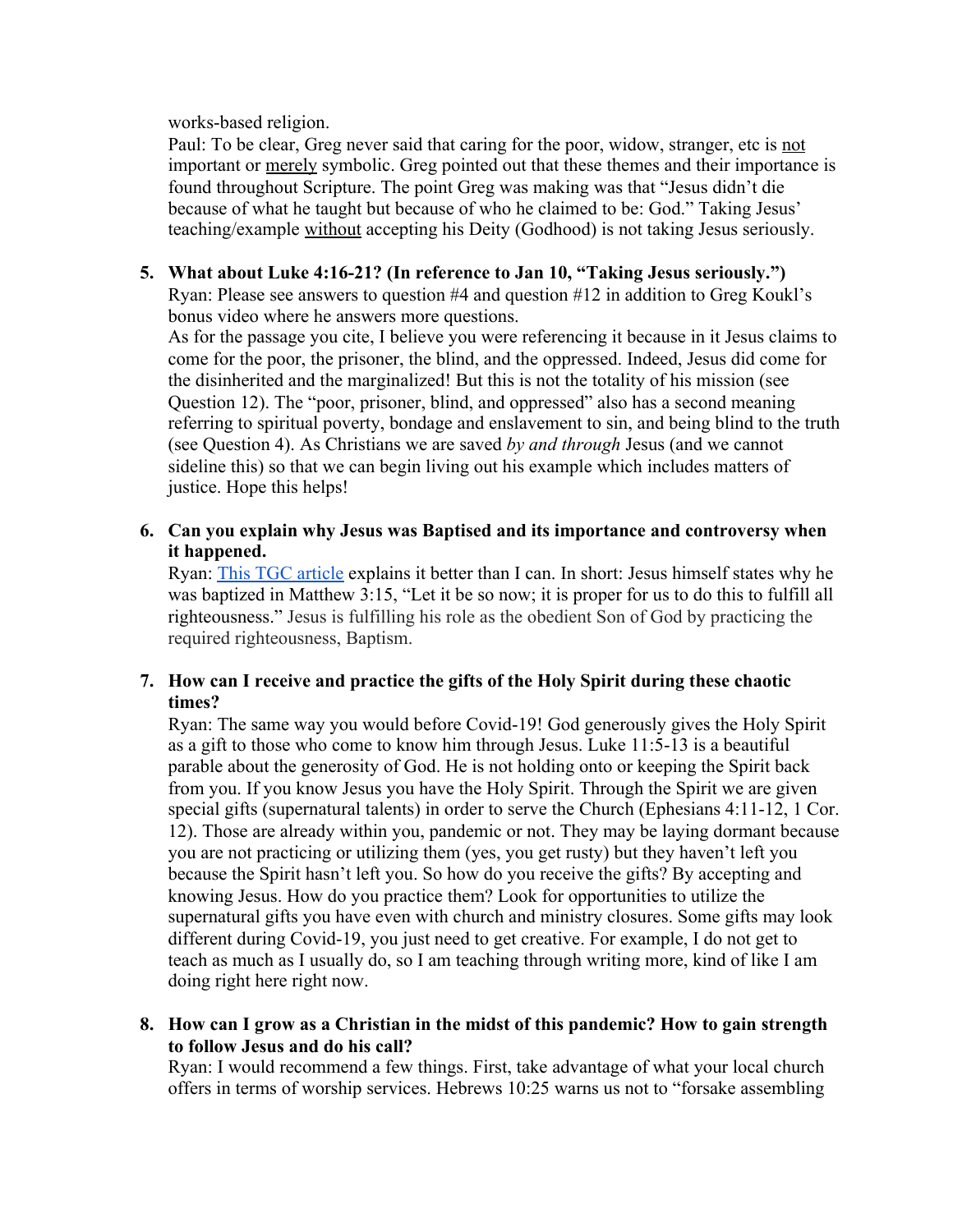together." Even though we're unable to assemble physically we can still assemble in other creative means. Engage in online services first and foremost and then depending on your schedule you could join: virtual prayer meetings, a LifeGroup, or another ministry. We grow best in some form of community; this is how God has wired us. It's harder during a pandemic but not impossible. Second, I would suggest reading a book about spiritual disciplines to learn about these tried and true practices that can help your spiritual growth and faith formation. *Celebration of Discipline* by Richard Foster is a classic. *Habits of Grace* by David Mathis is also a good resource. We are able to partake in spiritual disciplines regardless of what happens with Covid-19. Finally, if you're feeling stuck in some kind of rut, sin or addiction I would encourage you to reach out to a trusted Christian friend or pastor to have a phone call. You do not need to battle these struggles alone. There are people who want to help you "bear the burden" (Gal. 6:2). Research opportunities through your church to face these struggles with resources such as Freedom Session or Counselling.

**9. What does "accepting Jesus as Savior" really mean? I am aware of Acts 16:31 and Rom 10:9 (Believe in Jesus and be saved ... ), & that our fruits demonstrate that we are Christ followers, but is this ... an intellectual transaction? An emotional connection maybe? Or a collection of shifts?**

Carmen: Well I think of it as a simple transaction. I think too many people have complicated things with this, or "Christianized them." You know, the well-meaning Christian, 2 inches from your face, yelling "Have YOU accepted Jesus into your HEART?!":-) Which is what can lead to this question. But you're right: **believing Christ** is what does it. In the same way that Abraham "believed God" and was saved as well (Gen. 15:6).

And you're right. In believing Christ (and therefore repenting of the sin which separated you from Him to begin with) the Holy Spirit will now "move in" and empower you. This will be demonstrated to others in a new mind, and new fruit, and a willingness to obey God; even in the midst of an unbelieving world.

So when talking to people who ask me about this, I have often said, "Hey, don't worry about mechanics. Just decide that you're going to follow Him." Or, "Get to know Him," in the case of someone who knows nothing about Christianity and who's kicking the tires.

#### **10. What advice would you give to churches wherein progressive Christianity is infiltrating and, in some cases, dividing the church. Any tips on navigating that while endeavouring to maintain unity?**

Paul: Pray, pray, pray! The gospel of Jesus Christ has always been a point of tension and has always faced attempts to undermine. Much of our New Testament was written as a response to attacks at the very foundation of the gospel. So pray for your church leaders, elders, staff for a Spirit and posture of truth and grace, courage and compassion, humility and clarity to prevail. Also remember that this is not just a battle of words. As Eph 6:12 so clearly says, "our battle is not with flesh and blood but . . . against spiritual powers." So pray to God in light of the spiritual battle being waged for the souls of people. Engage in conversation with great humility and compassion, being careful to listen and seeking to discern what's really going on in the person's heart, not just in their head.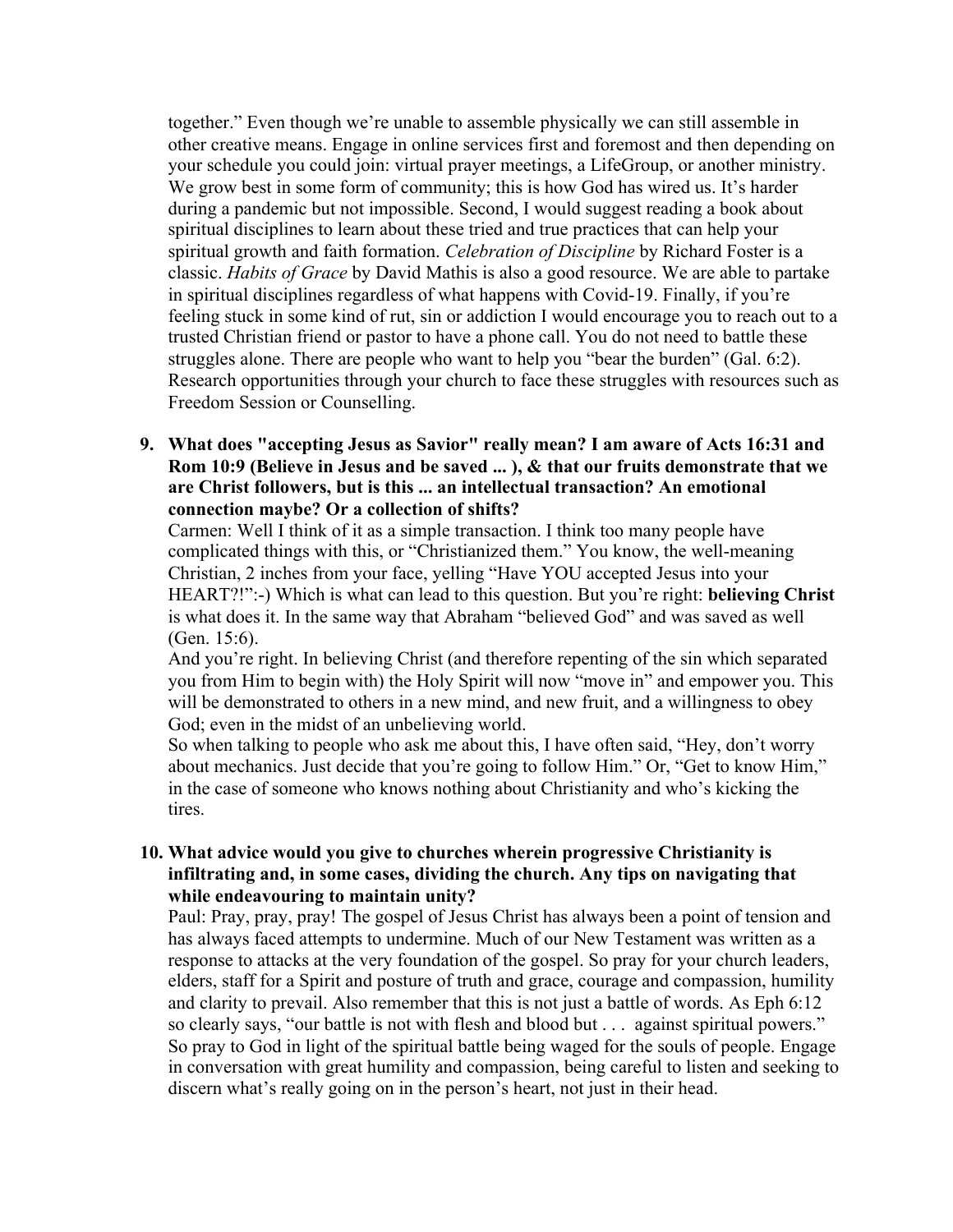Lastly I would also encourage a God perspective on this. It's not our battle, it's his. This is not our story but his. So we're not trying to coerce or guilt people into believing but rather are seeking to join God there where he's working. Focusing on God means rejecting the desire to "win" arguments. Focusing on God also means taking a longer view of life. Though someone might seem far from God and unwilling to surrender today doesn't mean that by God's grace and power they might not have a change of heart later. So we patiently persevere in relationship with others while humbly and courageously holding to the gospel we have received that "*Christ died for our sins according to Scriptures, that he was buried, that he was raised on the third day according to the Scriptures* . . . (1 Cor 15:3ff).

#### **11. Is it possible for Jesus, being God, to be afraid? (Talking about the garden of Gethsemane)**

Ryan: This is a thoughtful question. Honestly not something I have considered until now. Jesus was fully God but also fully human. He experienced our common temptations toward sin and brokenness (humanity) yet remained without sin (divinity). I would assume Jesus had access to a full range of human emotions. The shortest verse in the Bible tells us "Jesus wept" (John 11:35). None of our human emotions are inherently "sinful" or "wrong." They are neutral. It is the misapplication or misuse of our emotions. Therefore for Jesus, as God, to feel human fear, I would say makes sense. There's nothing "sinful" about fear in and of itself. I would say the pain and torment Jesus was about to undergo is as justifiable a reason as any I can think of to experience fear.

### **12. If we are speaking to a liberal/progressive Christian and make the argument that Jesus' identity is more important than his teachings, how would we answer an accusation from them that we are not "taking him seriously" or dismissing his teachings?**

Paul: Thanks for engaging in this crucial conversation and for your question. I don't think that Jesus' identity is more important than his teachings. His teachings flowed from his nature and identity, namely that of being God in the flesh (John 1:14). The point that Greg was emphasizing is that Jesus didn't die because of what he taught but because of who he claimed to be: God. Taking Jesus' teaching without accepting his deity is not taking Jesus seriously, nor will it save us from our sins. Greg made this point because it's popular and acceptable to believe in Jesus as a "good teacher" while rejecting his claim to Deity (Godhood). This is just another form of works-centred religion. A way of sidestepping our brokenness and need of a Saviour. Jesus himself faced this very problem while here on earth. Checkout Luke 18:18-19 where a man calls Jesus "good teacher" and Jesus replies "no one is good, except God alone." IOW Jesus was pressing him on the issue of Deity as opposed to simply being "a good teacher/example." If all Jesus is to us is "a good teacher" then we are still lost in our sins. The beauty of the gospel is that, as 1 John 4:14 puts it, *We have seen and testify that the Father has sent his Son to be the Savior of the world.* The Father didn't just send the Son to be a good example, he sent him to be our Saviour, and that's why he was crucified. Because of his identity/divinity. This continues to be a stumbling block for people today.

#### **13. What would his tips/recommendations be for engaging with someone in apologetics**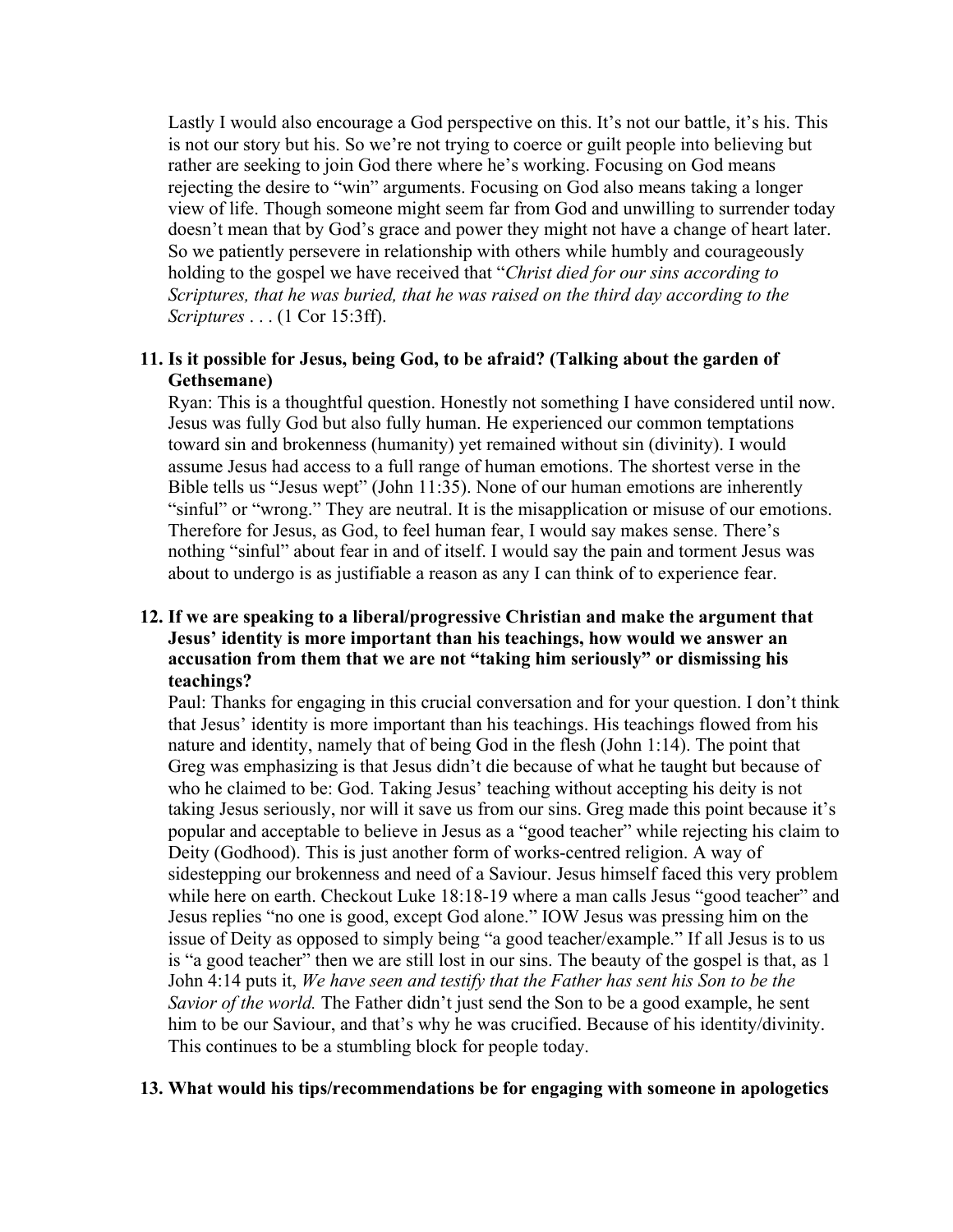#### **without coming off as arrogant or too aggressive in our arguments?**

Chris: Ask a lot of questions (Jesus did this a lot). Wait until they ask you for your opinions and then be brief. Pray a lot in between. I have had friends start by telling me what *they* think and keep at it for over a year before finally asking me what *I* think. Or even pausing long enough to hear an answer. If people aren't ready to listen they won't. I think it's why Jesus spoke in public where people could come to Him, and in synagogues where the audience has come with the implicit openness to hearing about God. Until then praise God for the time you have to research their statements and look up convincing arguments and practice them in private.

I also trusted God to build my skill set by giving me appropriate people to "spar" with. I learned to accept defeat and treated it like a fencing skill set. Everytime I fail, I look up what I could have done differently and I pray about it and I thank God when a chance comes to do better or differently. Remember you won't win them all. Not even Jesus did, or else that whole Judas thing would have never happened. So it's a partnership between you and God; developing your skill set! This attitude might help you to relax a bit about defeats as well and keep plugging away at it! Cheers and praying for you! [Also, I enjoyed this book.](https://www.amazon.ca/Tactics-10th-Anniversary-Discussing-Convictions/dp/0310101468/ref=pd_bxgy_img_2/140-4249023-8377044?_encoding=UTF8&pd_rd_i=0310101468&pd_rd_r=3782dd52-19aa-46a7-8d9a-3e1496e6bf39&pd_rd_w=2UP4K&pd_rd_wg=PWXLV&pf_rd_p=42339929-297e-4141-b7b2-fe55db70f4b7&pf_rd_r=CZT0DJ3P2VE94XPGNYW8&psc=1&refRID=CZT0DJ3P2VE94XPGNYW8)

**14. We know that there are paradoxes or mysteries to the Christian faith. For example, the paradox of God's full sovereignty versus our free will. In his talk Greg asserted that pluralism is not logical, even from a mathematical perspective. You can't go to heaven, stay in the grave, reincarnate etc all at the same time. It's one or another, but not all. Mathematically many will be wrong (law of averages). Is it ok to use mathematics as proof in this situation when in other Christian realms such as the trinity math is a paradox (3 in 1)?**

Ryan: Wow. This is a very astute and philosophical observation. It represents a deep engagement with the message. This is not something that I have given much thought to, so I'll try my best to respond.

I agree that there are many paradoxes in the Christian faith. But we need to remember the definition of a paradox: "a seemingly absurd or self-contradictory statement or proposition that when investigated or explained may *prove to be well founded or true*" (Oxford). The way I see it is that the paradoxes of "Sovereignty vs. Free Will" and the Trinity are paradoxes that, if we have the ability to comprehend the greatness of God's divinity, would still be founded and true principles. They only *seem* to contradict from a limited perspective. At the end of the day we have not been lied to or misdirected. God is telling us the truth about his nature. Another important point about these is that they are paradoxes that are supported by Scripture. Scripture teaches Free Will & Sovereignty and 3-in-1ness.

When we turn to the matter of pluralism it's a different matter. First, pluralism is not really a paradoxical statement. To say that "many religious paths lead to God" is not a seemingly contradictory statement. It's actually pretty clear: religions are like trails that lead to the same summit. The only paradoxical element would be that all these religions contradict each other on different points. But in the pluralist worldview they actually don't: they're just the different natures, terrain and views of a trail. So I don't actually see pluralism as a paradoxical statement. *But* even if it is a paradox there are two key differences: (1) this is not a paradox that has Scriptural basis; and, (2) in this paradox